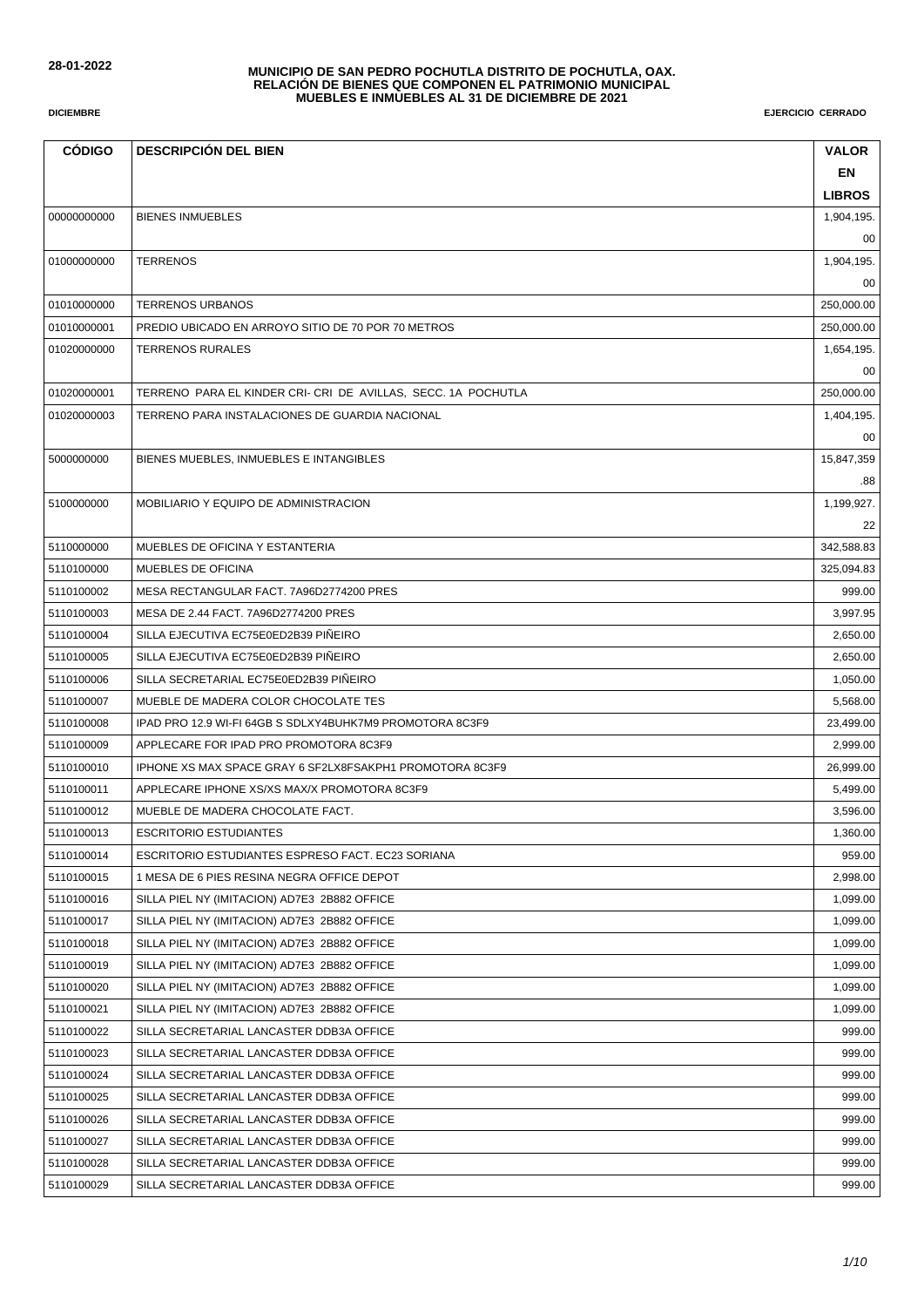| 5110100030 | SILLA SECRETARIAL LANCASTER DDB3A OFFICE                                                             | 999.00    |
|------------|------------------------------------------------------------------------------------------------------|-----------|
| 5110100031 | SILLA SECRETARIAL LANCASTER DDB3A OFFICE                                                             | 999.00    |
| 5110100032 | SILLA DE TRABAJO MILFORD DDB3A OFFICE                                                                | 879.00    |
| 5110100033 | SILLA DE TRABAJO MILFORD DDB3A OFFICE                                                                | 879.00    |
| 5110100034 | SILLA DE TRABAJO MILFORD DDB3A OFFICE                                                                | 879.00    |
| 5110100035 | SILLA DE TRABAJO MILFORD DDB3A OFFICE                                                                | 879.00    |
| 5110100036 | SILLA DE TRABAJO MILFORD DDB3A OFFICE                                                                | 879.00    |
| 5110100037 | SILLA DE TRABAJO MILFORD DDB3A OFFICE                                                                | 879.00    |
| 5110100038 | SILLA DE TRABAJO MILFORD DDB3A OFFICE                                                                | 879.00    |
| 5110100039 | SILLA DE TRABAJO MILFORD DDB3A OFFICE                                                                | 879.00    |
| 5110100040 | SILLA DE TRABAJO MILFORD DDB3A OFFICE                                                                | 879.00    |
| 5110100041 | SILLA DE TRABAJO MILFORD DDB3A OFFICE                                                                | 879.00    |
| 5110100042 | SILLA DE TRABAJO MILFORD DDB3A OFFICE                                                                | 879.00    |
| 5110100043 | SILLA DE TRABAJO MILFORD DDB3A OFFICE                                                                | 879.00    |
| 5110100044 | SILLA DE TRABAJO MILFORD DDB3A OFFICE                                                                | 879.00    |
| 5110100045 | SILLA DE TRABAJO MILFORD DDB3A OFFICE                                                                | 879.00    |
| 5110100046 | SILLA DE TRABAJO MILFORD DDB3A OFFICE                                                                | 879.00    |
| 5110100047 | SILLA DE TRABAJO MILFORD DDB3A OFFICE                                                                | 879.00    |
| 5110100048 | SILLA DE TRABAJO MILFORD DDB3A OFFICE                                                                | 879.00    |
| 5110100049 | SILLA DE TRABAJO MILFORD DDB3A OFFICE                                                                | 879.00    |
| 5110100050 | SILLA DE TRABAJO MILFORD DDB3A OFFICE                                                                | 879.00    |
| 5110100051 | SILLA DE TRABAJO MILFORD DDB3A OFFICE                                                                | 879.00    |
| 5110100052 | ESCRITORIO EJECUTIVO CAPUCCINO 1E25B OFFICE                                                          | 2,499.00  |
| 5110100053 | ESCRITORIO EJECUTIVO CAPUCCINO 1E25B OFFICE                                                          | 2,499.00  |
| 5110100054 | ESCRITORIO EJECUTIVO CAPUCCINO 1E25B OFFICE                                                          | 2,499.00  |
| 5110100055 | ESCRITORIO QUATTRA BASICO C104E                                                                      | 2,699.00  |
| 5110100056 | 15 SILLAS CON PALETA Y REJILLA PORTALIBROS ESTRUCTURA METALICA-CONCHA POLIPROPILENO-PALETA DE        | 8,520.00  |
|            | MDF/FORMAICA 506241 MOBILIARIO EL PINO                                                               |           |
| 5110100057 | 10 SILLAS PRESCOLAR CONCHA POLIPROPILENO COLORES-ESTRUCTURA METALICA FACT. 506241 MOBILIARIO EL PINO | 2,820.00  |
| 5110100058 | MUEBLE MOSTRADOR DE 3.46X1.12 546A21F5CF17                                                           | 10,000.00 |
| 5110100059 | MESA DE JUNTA EJECUTIVA OVALADA                                                                      | 6,354.90  |
| 5110100060 | SILLA SECRETARIAL VALTER                                                                             | 1,118.12  |
| 5110100061 | SILLA SECRETARIAL VALTER                                                                             | 1,118.12  |
| 5110100062 | SILLA SECRETARIAL VALTER                                                                             | 1,118.12  |
| 5110100063 | SILLA SECRETARIAL VALTER                                                                             | 1,118.12  |
| 5110100064 | SILLA SECRETARIAL VALTER                                                                             | 1,118.12  |
| 5110100065 | SILLA SECRETARIAL VALTER                                                                             | 1,118.12  |
| 5110100066 | SILLA SECRETARIAL VALTER                                                                             | 1,118.12  |
| 5110100067 | SILLA SECRETARIAL VALTER                                                                             | 1,118.15  |
| 5110100068 | MESA VERONA MCA, DUNA MOD, DM31A29                                                                   | 2,135.00  |
| 5110100069 | MESA VERONA MCA. DUNA MOD. DM31A29                                                                   | 2,135.00  |
| 5110100070 | MESA VERONA MCA. DUNA MOD. DM31A29                                                                   | 2,135.00  |
| 5110100071 | MESA VERONA MCA. DUNA MOD. DM31A29                                                                   | 2,135.00  |
| 5110100072 | MESA VERONA MCA. DUNA MOD. DM31A29                                                                   | 2,135.00  |
| 5110100073 | ESCRITORIO EJEC MOD. W737                                                                            | 3,295.00  |
| 5110100074 | ESCRITORIO EJEC MOD. W737                                                                            | 3,295.00  |
| 5110100075 | ESCRITORIO EJEC MOD. W737                                                                            | 3,295.00  |
| 5110100076 | <b>ESCRITORIO EJEC MOD. W737</b>                                                                     | 3,295.00  |
|            |                                                                                                      |           |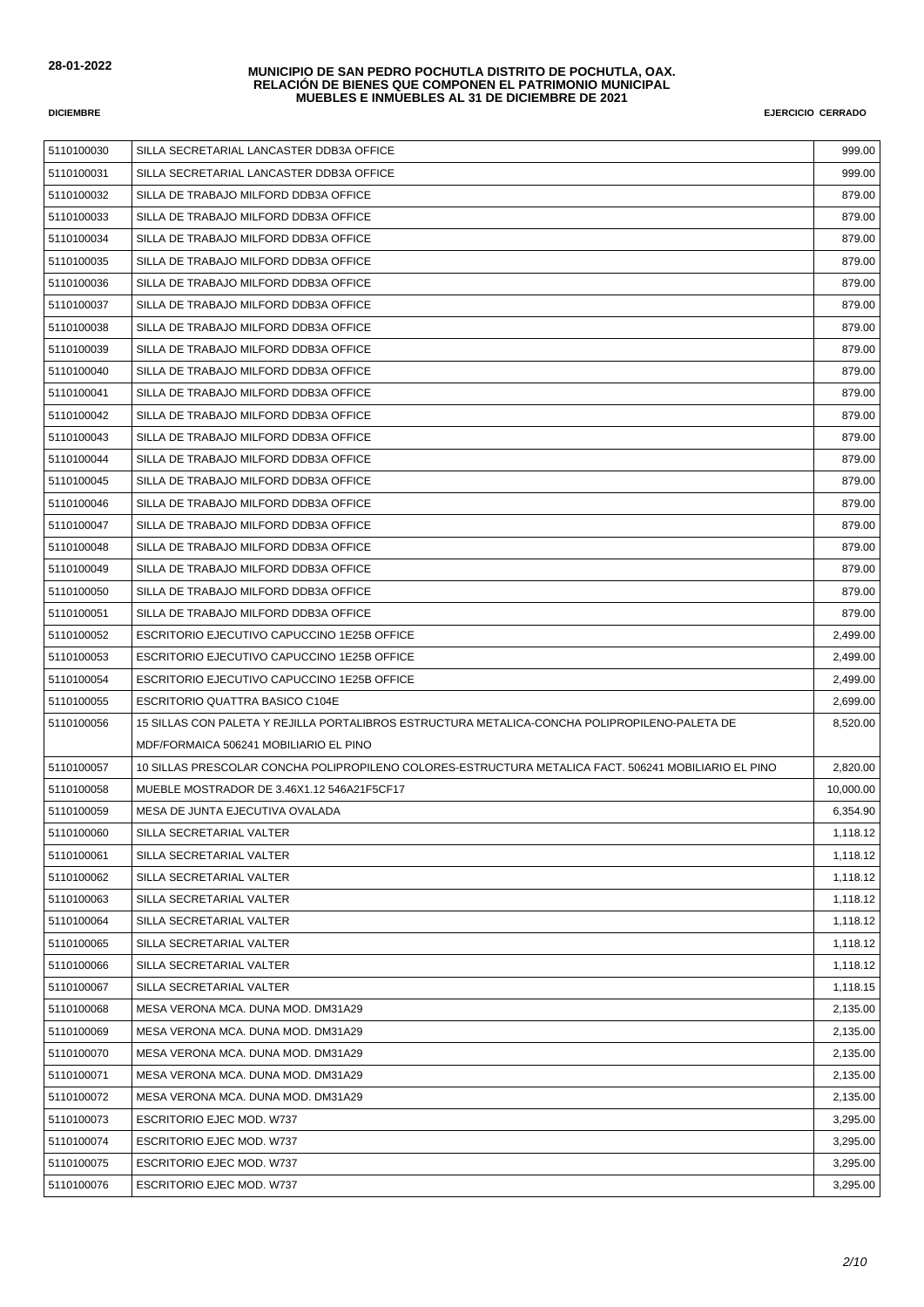| 5110100077 | <b>ESCRITORIO EJEC MOD. W737</b>                                                                             | 3,295.00   |
|------------|--------------------------------------------------------------------------------------------------------------|------------|
| 5110100078 | ESCRITORIO EJEC MOD. W737                                                                                    | 3,295.00   |
| 5110100079 | <b>ESCRITORIO EJEC MOD. W737</b>                                                                             | 3,295.00   |
| 5110100080 | SILLA VISITANTE TAPIZADA MOD. ISO SIN BRAZOS                                                                 | 780.00     |
| 5110100081 | SILLA VISITANTE TAPIZADA MOD. ISO SIN BRAZOS                                                                 | 780.00     |
| 5110100082 | SILLA VISITANTE TAPIZADA MOD. ISO SIN BRAZOS                                                                 | 780.00     |
| 5110100083 | SILLA VISITANTE TAPIZADA MOD. ISO SIN BRAZOS                                                                 | 780.00     |
| 5110100084 | SILLA VISITANTE TAPIZADA MOD. ISO SIN BRAZOS                                                                 | 780.00     |
| 5110100085 | SILLA VISITANTE TAPIZADA MOD. ISO SIN BRAZOS                                                                 | 780.00     |
| 5110100086 | SILLA VISITANTE TAPIZADA MOD. ISO SIN BRAZOS                                                                 | 780.00     |
| 5110100087 | SILLA VISITANTE TAPIZADA MOD. ISO SIN BRAZOS                                                                 | 780.00     |
| 5110100088 | MESA DE JUNTAS GERENCIAL                                                                                     | 5,375.00   |
| 5110100089 | <b>MESA VERONA</b>                                                                                           | 2,110.00   |
| 5110100092 | TELEFONO INALAMBRICO PANASONIC KX-TGF352C NEGRO PRESIDENCIA CD36C7B2                                         | 1,398.99   |
| 5110100106 | ESCRITORIO PICCOLO MAPLE ESTRUCTURA ALUMINIO ITALIA M123S F1114E6C                                           | 2,940.00   |
| 5110100107 | ESCRITORIO PICCOLO MAPLE ESTRUCTURA ALUMINIO ITALIA M123S F1114E6C                                           | 2.940.00   |
| 5110100108 | ESCRITORIO PICCOLO MAPLE ESTRUCTURA ALUMINIO ITALIA M123S F1114E6C                                           | 2,940.00   |
| 5110100109 | SILLA SECRETARIAL BASICA OFFIHO OHS-10 F1114E6C                                                              | 1,400.00   |
| 5110100110 | SILLA SECRETARIAL BASICA OFFIHO OHS-10 F1114E6C                                                              | 1,400.00   |
| 5110100111 | SILLA SECRETARIAL BASICA OFFIHO OHS-10 F1114E6C                                                              | 1,400.00   |
| 5110100112 | SILLA SECRETARIAL BASICA OFFIHO OHS-10 F1114E6C                                                              | 1,400.00   |
| 5110100113 | SILLA SECRETARIAL BASICA OFFIHO OHS-10 F1114E6C                                                              | 1,400.00   |
| 5110100114 | SILLON EJECUTIVO RESPALDO ALTO TAPIZADO EN MALLA OFFIHO ECONOMALLA F1114E6C                                  | 1,950.00   |
| 5110100115 | ESCRITORIO PICCOLO CENISA ESTRUCTURA ALUMINIO ITALIA D123S F1114E6C                                          | 2,940.00   |
| 5110100116 | ESCRITORIO PICCOLO CENISA ESTRUCTURA ALUMINIO ITALIA D123S F1114E6C                                          | 2,940.00   |
| 5110100117 | ESCRITORIO PICCOLO CENISA ESTRUCTURA ALUMINIO ITALIA D123S F1114E6C                                          | 2,940.00   |
| 5110100118 | 200 SILLAS STANTON PLEGABLES MCA. DUNA MOD. DS33A16 PARA JARDIN, 8 MESAS VERONA 1.80M MCA DUNA MOD.          | 70,520.00  |
|            | DM30A29 MESAS PARA JARDIN                                                                                    |            |
| 5110100119 | EFRIGERADOR WHIRLPOOL 5 P3 WS5501D SILVER                                                                    | 5,000.00   |
| 5110100120 | REFRIGERADOR HISENSE RR63D6WGX 7P SN                                                                         | 5,699.00   |
| 5110100121 | ESCRITORIO PARA OFICINA MODERNO MINIMALISTA                                                                  | 1,299.00   |
| 5110100122 | ESCRITORIO PARA OFICINA MODERNO MINIMALISTA                                                                  | 1,299.00   |
| 5110200000 | <b>ESTANTERIA</b>                                                                                            | 17,494.00  |
| 5110200001 | ARCHIVERO 4 GV OFI CHARCOAL FACT. CEC98135414F TESOR                                                         | 5,499.00   |
| 5110200002 | ARCHIVERO 4 GAV OFI CHARCOAL 437FA OFFICE                                                                    | 5,499.00   |
| 5110200003 | ARCHIVERO 2 GAV NGO TEXTURIZAD 4B6BF                                                                         | 2,999.00   |
| 5110200004 | 2 ESTANTES CON 1 BASE PARA ESTANTE WALM F. FBEA488190                                                        | 3,497.00   |
| 5150000000 | EQUIPO DE COMPUTO Y DE TECNOLOGIAS DE LA INFORMACION                                                         | 707,057.39 |
| 5150100000 | EQUIPO DE COMPUTO Y DE TECNOLOGIAS DE LA INFORMACION                                                         | 675,559.41 |
| 5150100049 | COMPUTADORA AMD A8 9600, RAM 8 GB DDR4 HD 1 TB GAB MTR 19.5 ACER TECLADO Y MOUSE USB LOGITEC F. B-3524 286EA | 8,816.00   |
|            | SARO                                                                                                         |            |
| 5150100050 | COMPUTADORA AMD A8 9600, RAM 8 GB DDR4 HD 1 TB GAB MTR 19.5 ACER TECLADO Y MOUSE USB LOGITEC F. B-3524 286EA | 8,816.00   |
|            | SARO                                                                                                         |            |
| 5150100051 | COMPUTADORA AMD A8 9600, RAM 8 GB DDR4 HD 1 TB GAB MTR 19.5 ACER TECLADO Y MOUSE USB LOGITEC F. B-3524 286EA | 8,816.00   |
|            | SARO                                                                                                         |            |
| 5150100052 | COMPUTADORA AMD A8 9600, RAM 8 GB DDR4 HD 1 TB GAB MTR 19.5 ACER TECLADO Y MOUSE USB LOGITEC F. B-3524 286EA | 8,816.00   |
|            | SARO                                                                                                         |            |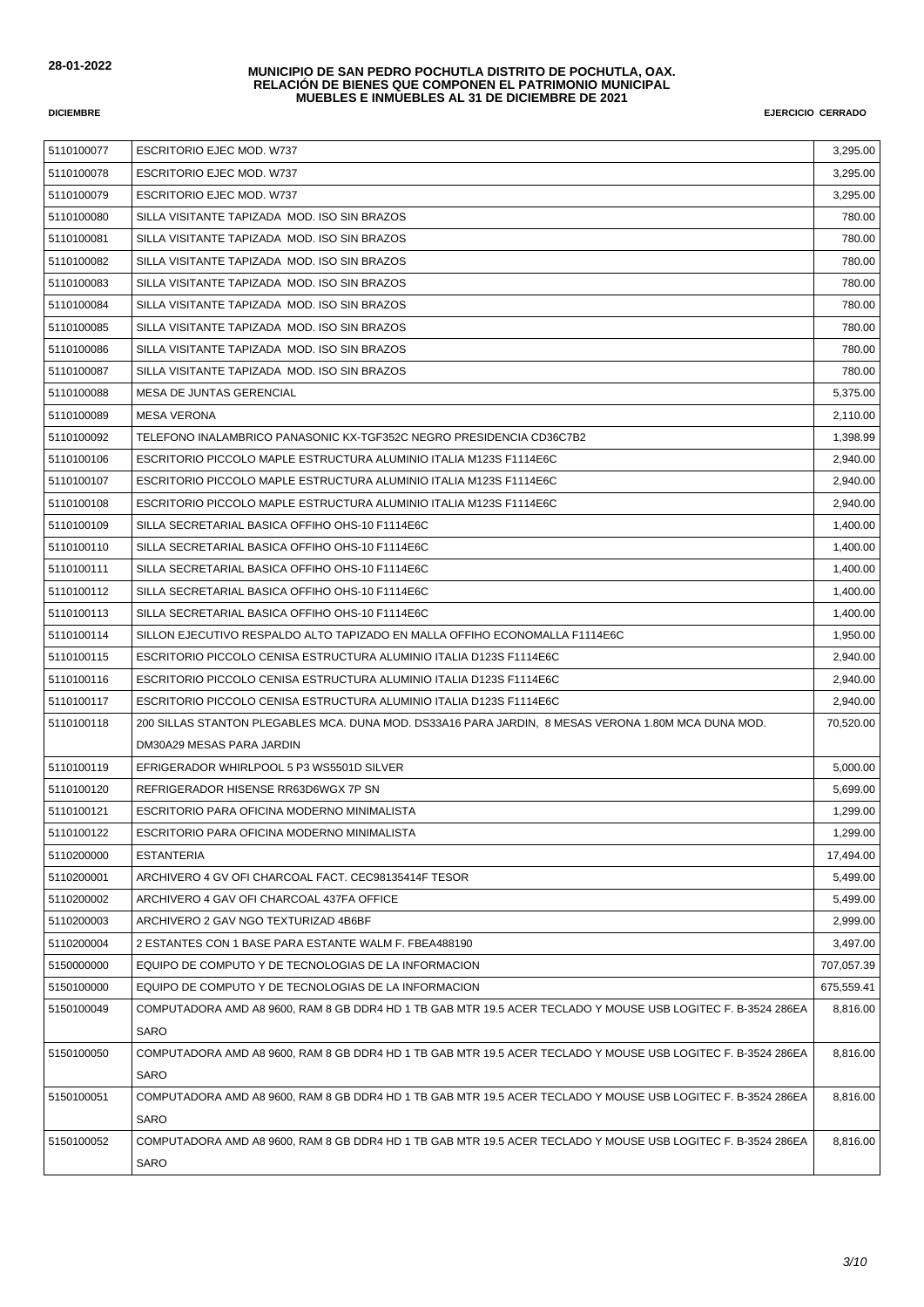| 5150100053 | COMPUTADORA AMD A8 9600, RAM 8 GB DDR4 HD 1 TB GAB MTR 19.5 ACER TECLADO Y MOUSE USB LOGITEC F. B-3524 286EA | 8,816.00  |
|------------|--------------------------------------------------------------------------------------------------------------|-----------|
|            | SARO                                                                                                         |           |
| 5150100054 | COMPUTADORA AMD A8 9600, RAM 8 GB DDR4 HD 1 TB GAB MTR 19.5 ACER TECLADO Y MOUSE USB LOGITEC F. B-3524 286EA | 8,816.00  |
|            | <b>SARO</b>                                                                                                  |           |
| 5150100055 | COMPUTADORA AMD A8 9600, RAM 8 GB DDR4 HD 1 TB GAB MTR 19.5 ACER TECLADO Y MOUSE USB LOGITEC F. B-3524 286EA | 8,816.00  |
|            | <b>SARO</b>                                                                                                  |           |
| 5150100056 | COMPUTADORA AMD A8 9600, RAM 8 GB DDR4 HD 1 TB GAB MTR 19.5 ACER TECLADO Y MOUSE USB LOGITEC F. B-3524 286EA | 8,816.00  |
|            | SARO                                                                                                         |           |
| 5150100057 | COMPUTADORA AMD A8 9600, RAM 8 GB DDR4 HD 1 TB GAB MTR 19.5 ACER TECLADO Y MOUSE USB LOGITEC F. B-3524 286EA | 8,816.00  |
|            | <b>SARO</b>                                                                                                  |           |
| 5150100058 | COMPUTADORA AMD A8 9600, RAM 8 GB DDR4 HD 1 TB GAB MTR 19.5 ACER TECLADO Y MOUSE USB LOGITEC F. B-3524 286EA | 8,816.00  |
|            | SARO                                                                                                         |           |
| 5150100059 | COMPUTADORA PROCESADOR INTEL CORE I7 RAM 8 GB DDR4 SSD480 DD 1 TB GAB 750W GAMER MTR 18.5 TECLADO MOUSE      | 20,097.44 |
|            | USB F. B-3524 286EA SARO                                                                                     |           |
| 5150100060 | IMPRESORA MULTIFUNCIONAL EPSON L3110 C11CG87301 PPM 33 NEGRO/15 COLOR, TINTA CONTINUA ECOTANK F. B-3524      | 3,937.45  |
|            | 286EA SARO                                                                                                   |           |
| 5150100061 | IMPRESORA MULTIFUNCIONAL EPSON L3110 C11CG87301 PPM 33 NEGRO/15 COLOR, TINTA CONTINUA ECOTANK F. B-3524      | 3.937.45  |
|            | 286EA SARO                                                                                                   |           |
| 5150100062 | IMPRESORA MULTIFUNCIONAL EPSON L3110 C11CG87301 PPM 33 NEGRO/15 COLOR, TINTA CONTINUA ECOTANK F. B-3524      | 3,937.45  |
|            | 286EA SARO                                                                                                   |           |
| 5150100063 | IMPRESORA MULTIFUNCIONAL EPSON L3110 C11CG87301 PPM 33 NEGRO/15 COLOR, TINTA CONTINUA ECOTANK F. B-3524      | 3,937.45  |
|            | 286EA SARO                                                                                                   |           |
| 5150100064 | IMPRESORA MULTIFUNCIONAL EPSON L3110 C11CG87301 PPM 33 NEGRO/15 COLOR, TINTA CONTINUA ECOTANK F. B-3524      | 3,937.45  |
|            | 286EA SARO                                                                                                   |           |
| 5150100065 | IMPRESORA MULTIFUNCIONAL EPSON L3110 C11CG87301 PPM 33 NEGRO/15 COLOR, TINTA CONTINUA ECOTANK F. B-3524      | 3,937.45  |
|            | 286EA SARO                                                                                                   |           |
| 5150100066 | IMPRESORA MULTIFUNCIONAL EPSON L3110 C11CG87301 PPM 33 NEGRO/15 COLOR, TINTA CONTINUA ECOTANK F. B-3524      | 3,937.45  |
|            | 286EA SARO                                                                                                   |           |
| 5150100067 | IMPRESORA MULTIFUNCIONAL EPSON L3110 C11CG87301 PPM 33 NEGRO/15 COLOR, TINTA CONTINUA ECOTANK F. B-3524      | 3,937.45  |
|            | 286EA SARO                                                                                                   |           |
| 5150100068 | IMPRESORA MULTIFUNCIONAL EPSON L3110 C11CG87301 PPM 33 NEGRO/15 COLOR, TINTA CONTINUA ECOTANK F. B-3524      | 3,937.45  |
|            | 286EA SARO                                                                                                   |           |
| 5150100069 | IMPRESORA MULTIFUNCIONAL EPSON L3110 C11CG87301 PPM 33 NEGRO/15 COLOR, TINTA CONTINUA ECOTANK F. B-3524      | 3,937.45  |
|            | 286EA SARO                                                                                                   |           |
| 5150100070 | IMPRESORA MULTIFUNCIONAL EPSON L3110 C11CG87301 PPM 33 NEGRO/15 COLOR, TINTA CONTINUA ECOTANK F. B-3524      | 3,937.45  |
|            | 286EA SARO                                                                                                   |           |
| 5150100071 | IMPRESORA EPSON L1 FACT EAE2766EB530                                                                         | 2,498.00  |
| 5150100072 | IMPRESORA EPSON L1 FACT EAE2766EB530                                                                         | 2,498.00  |
| 5150100073 | IMPRESORA EPSON L1 FACT EAE2766EB530                                                                         | 2,498.00  |
| 5150100074 | IMPRESORA EPSON L1 FACT EAE2766EB530                                                                         | 2,498.00  |
| 5150100075 | LG M700H AT Q6 PRIME IMEI358734087166999 ICCD89520206183747465 9581070560 FACT AF9C3EAB05A5                  | 4,499.00  |
| 5150100076 | IMPRESORA HP LASERJET 600 M602 REMANUFACTURADA TES FACT. BA8E3BF0BB5F                                        | 6,728.00  |
| 5150100077 | DELL INSPIRON 3477 ALL-IN ONE 23.8 INTEL CORE 17-7500U 3.5 GHZ 12GB 1TB WINDOWS 10HOME 64-BIT NEGRO FAC.     | 20,008.00 |
|            | 66E4F5A3EA9C                                                                                                 |           |
| 5150100078 | IMPRESORA SAMSUNG LASER NEGRO PESCA FACT. 85D1 (FCO ALVAREZ MTZ)                                             | 1,150.00  |
| 5150100079 | IMPRESORA SAMSUNG SL-M2020WMO TESO F. 4EB98B O DEPOT                                                         | 1,249.00  |
| 5150100080 | 20146 COMP AMD A8 9600, RAM 8GB DDR4, HD 1 TB, GAB. MTR 19.5 ACER, TECLADO Y MOUSE USB LOGITECH SARO FACT.   | 8,816.00  |
|            | C9C78EBA79B3                                                                                                 |           |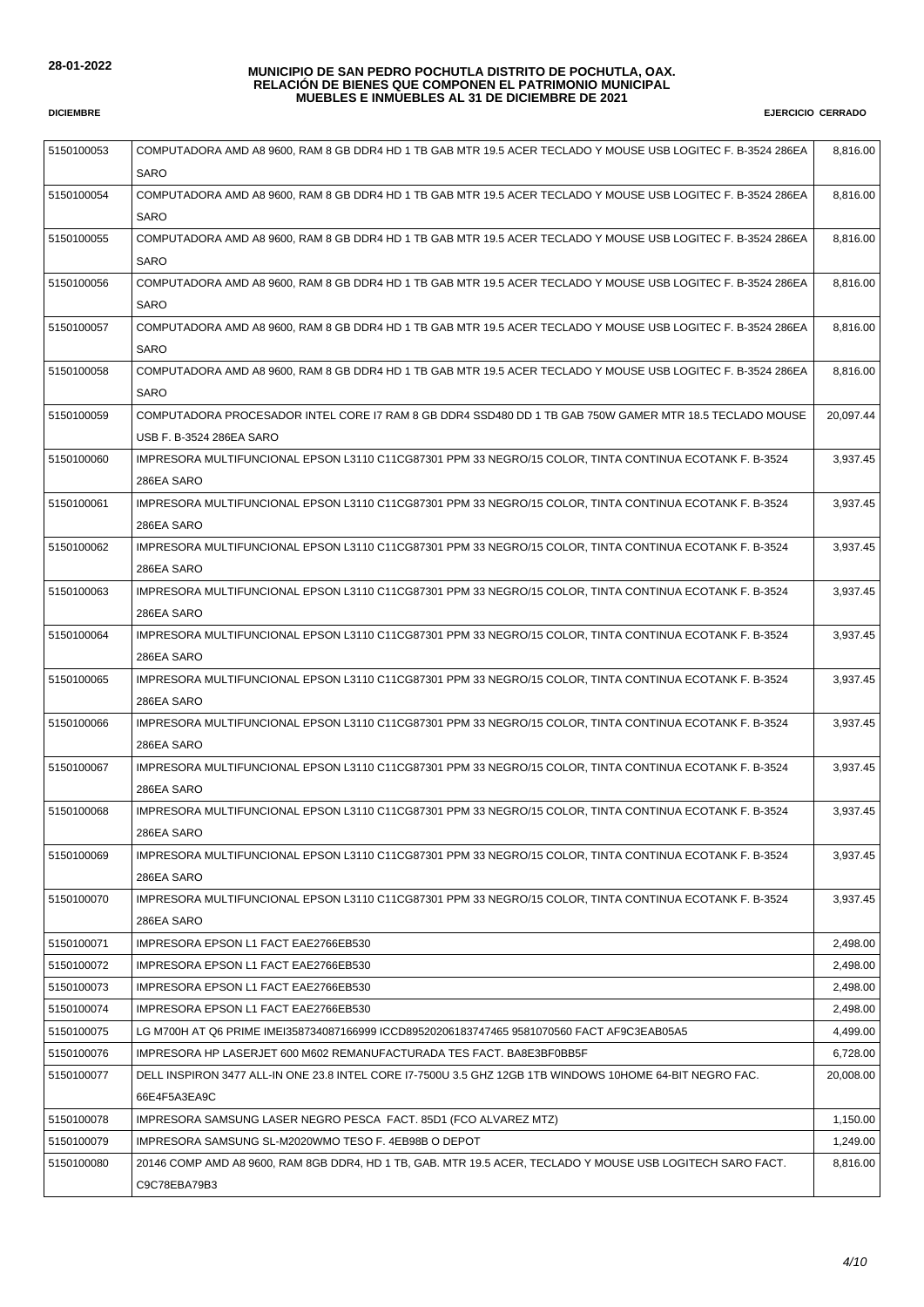| 5150100081 | 20146 COMP AMD A8 9600, RAM 8GB DDR4, HD 1 TB, GAB. MTR 19.5 ACER, TECLADO Y MOUSE USB LOGITECH SARO FACT. | 8,816.00  |
|------------|------------------------------------------------------------------------------------------------------------|-----------|
|            | C9C78EBA79B3                                                                                               |           |
| 5150100082 | 20146 COMP AMD A8 9600, RAM 8GB DDR4, HD 1 TB, GAB. MTR 19.5 ACER, TECLADO Y MOUSE USB LOGITECH SARO FACT. | 8,816.00  |
|            | C9C78EBA79B3                                                                                               |           |
| 5150100083 | 20146 COMP AMD A8 9600, RAM 8GB DDR4, HD 1 TB, GAB. MTR 19.5 ACER, TECLADO Y MOUSE USB LOGITECH SARO FACT. | 8,816.00  |
|            | C9C78EBA79B3                                                                                               |           |
| 5150100084 | 20146 COMP AMD A8 9600, RAM 8GB DDR4, HD 1 TB, GAB. MTR 19.5 ACER, TECLADO Y MOUSE USB LOGITECH SARO FACT. | 8,816.00  |
|            | C9C78EBA79B3                                                                                               |           |
| 5150100085 | 20146 COMP AMD A8 9600, RAM 8GB DDR4, HD 1 TB, GAB. MTR 19.5 ACER, TECLADO Y MOUSE USB LOGITECH SARO FACT. | 8,816.00  |
|            | C9C78EBA79B3                                                                                               |           |
| 5150100086 | 20146 COMP AMD A8 9600, RAM 8GB DDR4, HD 1 TB, GAB. MTR 19.5 ACER, TECLADO Y MOUSE USB LOGITECH SARO FACT. | 8,816.00  |
|            | C9C78EBA79B3                                                                                               |           |
| 5150100087 | 1 LAPTOP BUNDLE HP 15-CW0057LM ELEKTRA 0532                                                                | 12,599.00 |
| 5150100088 | IMPRESORA EPSON L120 ECOTANK C AD30494 OFFICE                                                              | 2,499.00  |
| 5150100089 |                                                                                                            | 2.499.00  |
|            | IMPRESORA EPSON L120 ECOTANK C AD30494 OFFICE                                                              |           |
| 5150100090 | IMPRESORA EPSON L120 ECOTANK C AD30494 OFFICE                                                              | 2,499.00  |
| 5150100091 | IMPRESORA EPSON L120 ECOTANK C AD30494 OFFICE                                                              | 2,499.00  |
| 5150100092 | IMPRESORA EPSON L120 ECOTANK C AD30494 OFFICE                                                              | 2,499.00  |
| 5150100093 | IMPRESORA EPSON L120 ECOTANK C AD30494 OFFICE                                                              | 2,499.00  |
| 5150100094 | IMPRESORA EPSON L120 ECOTANK C AD30494 OFFICE                                                              | 2,499.00  |
| 5150100095 | IMPRESORA EPSON L120 ECOTANK C AD30494 OFFICE                                                              | 2,499.00  |
| 5150100109 | COMPUTADORA BÁSICA SECRETARIAL COMPLETA ALVAREZ 6CC051594E61                                               | 8,500.00  |
| 5150100110 | COMPUTADORA BÁSICA SECRETARIAL COMPLETA ALVAREZ 6CC051594E61                                               | 8,500.00  |
| 5150100111 | COMPUTADORA BÁSICA SECRETARIAL COMPLETA ALVAREZ 6CC051594E61                                               | 8,500.00  |
| 5150100112 | COMPUTADORA BÁSICA SECRETARIAL COMPLETA ALVAREZ 6CC051594E61                                               | 8,500.00  |
| 5150100113 | COMPUTADORA BÁSICA SECRETARIAL COMPLETA ALVAREZ 6CC051594E61                                               | 8,500.00  |
| 5150100114 | COMPUTADORA BÁSICA SECRETARIAL COMPLETA ALVAREZ 6CC051594E61                                               | 8,500.00  |
| 5150100115 | COMPUTADORA BÁSICA SECRETARIAL COMPLETA ALVAREZ 6CC051594E61                                               | 8,500.00  |
| 5150100116 | COMPUTADORA BÁSICA SECRETARIAL COMPLETA ALVAREZ 6CC051594E61                                               | 8,500.00  |
| 5150100117 | COMPUTADORA BÁSICA SECRETARIAL COMPLETA ALVAREZ 6CC051594E61                                               | 8,500.00  |
| 5150100118 | COMPUTADORA BÁSICA SECRETARIAL COMPLETA ALVAREZ 6CC051594E61                                               | 8,500.00  |
| 5150100119 | COMPUTADORA BASICA SECRETARIAL COMPLETA ALVAREZ 6CC051594E61                                               | 8,500.00  |
| 5150100120 | COMPUTADORA BÁSICA SECRETARIAL COMPLETA ALVAREZ 6CC051594E61                                               | 8,500.00  |
| 5150100121 | COMPUTADORA PORTATIL DE ALTA GAMA ALVAREZ 6CC051594E61                                                     | 14,000.00 |
| 5150100122 | IMPRESORA TCBROTHER DCPT3010 4D523191F2C1                                                                  | 3,099.00  |
| 5150100123 | IMPRESORA HP LASER 107W BLANCA OFFICE EEA6D1                                                               | 1,699.00  |
| 5150100124 | COMPUTADORA ENSAMBLADA, AMD A6, TARJETA MADRE GIGABYTE, MEMORIA RAM 4GB, SSD 120GB, HD ESCLAVO 500GB,      | 8,200.00  |
|            | MOITOR 19.5, KIT DE TECLADO Y MOUSE LOGITECH                                                               |           |
| 5150100127 | COMPUTADORA ENSAMBLADA                                                                                     | 8,200.00  |
| 5150100128 | COMPUTADORA ENSAMBLADA                                                                                     | 8,200.00  |
| 5150100129 | COMPUTADORA ENSAMBLADA HP                                                                                  | 8,000.00  |
| 5150100130 | IMPRESORA MULTIFUNCIONAL BROTHER                                                                           | 3,999.00  |
| 5150100131 | IMPRESORA CANON 4EFE64F2 WALMART                                                                           | 3,399.00  |
| 5150100132 | IMPRESORA CANON 4EFE64F2 WALMART                                                                           | 3,399.00  |
| 5150100133 | LAPTOP DELL INSPIRON 3590W-I7 A9BBF0EC OFFICE                                                              | 28,699.01 |
| 5150100134 | IMPRESORA MULTIFUNCIONAL                                                                                   | 5,580.00  |
| 5150100137 | IMPRESORTC BROTHER DCPT710W                                                                                | 4,499.00  |
| 5150100138 | 4 LAPTOP MATEBOOK D14 8GB RAM 512 HD, 1 IMPRESORA EPSON L3150                                              | 21,470.40 |
|            |                                                                                                            |           |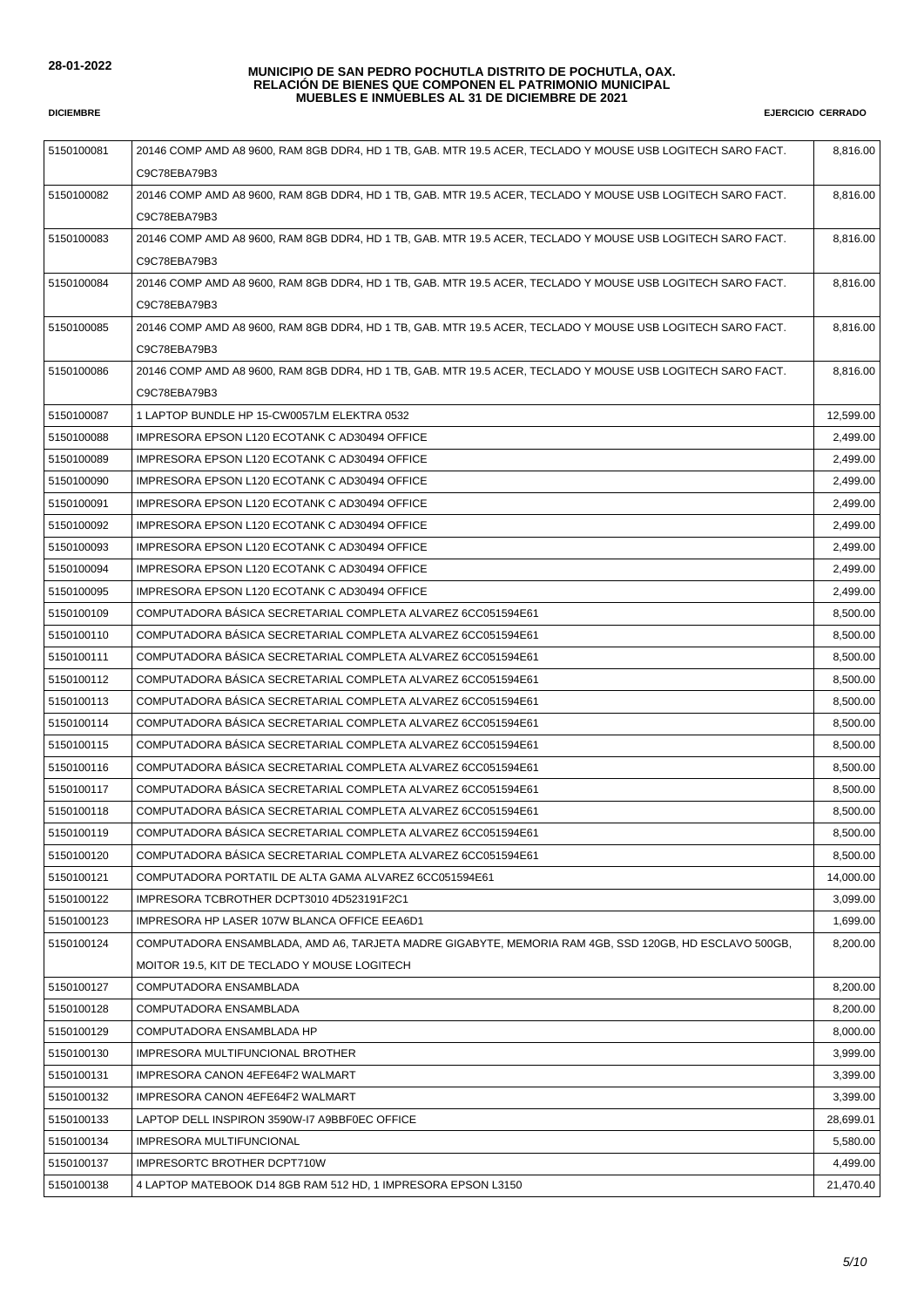| 5150100139 | 4 LAPTOP MATEBOOK D14 8GB RAM 512 HD, 1 IMPRESORA EPSON L3150                                                 | 21,470.40  |
|------------|---------------------------------------------------------------------------------------------------------------|------------|
| 5150100140 | 4 LAPTOP MATEBOOK D14 8GB RAM 512 HD, 1 IMPRESORA EPSON L3150                                                 | 21,470.40  |
| 5150100141 | 4 LAPTOP MATEBOOK D14 8GB RAM 512 HD, 1 IMPRESORA EPSON L3150                                                 | 21,470.40  |
| 5150100142 | 4 LAPTOP MATEBOOK D14 8GB RAM 512 HD, 1 IMPRESORA EPSON L3150                                                 | 21,470.40  |
| 5150100143 | 2 NOBREAK SOLA BASIC DE 1000 VA, 2 PROCESADOR AMD A10-9700 A .5 GHZ, 4 MONITOR LED ASUS VA27EHEY DE 27", 2 T. | 31,186.01  |
|            | MADRE ASUS TUF GAMING B450M, 2 GABINETE MID-TOWER XTECH, INCLUYE FUENTE DE PODER DE 600W, 2 UNIDAD DE         |            |
|            | ESTADO SOLIDO WESTEM DIGITAL SA500 DE                                                                         |            |
| 5150100144 | GRABADOR DE RED PARA CÁMARAS IP DE 32 CANALES NVR DAHUA                                                       | 15,900.00  |
| 5150100145 | IMPRESORA MODELO L-3251 MARCA EPSON COLOR NEGRO.                                                              | 6,299.00   |
| 5150100146 | COMPUTADORA PORTATIL                                                                                          | 17,052.00  |
| 5150100147 | TELEFONO CELULAR MOTOROLA G9 PLSY AZU R7                                                                      | 5,299.00   |
| 5150200000 | REFACCIONES Y ACCESORIOS MAYORES DE EQUIPO DE COMPUTO                                                         | 31,497.98  |
| 5150200001 | 1 MULTIFUN EPSON L4150 ECO TANK OFFICE DEPOT                                                                  | 3,999.00   |
| 5150200002 | 2 MULTI BROTHER MFC-T910DW NEGRO OFFICE EDEPOT                                                                | 2,759.50   |
| 5150200003 | 2 MULTI BROTHER MFC-T910DW NEGRO OFFICE EDEPOT                                                                | 2,759.50   |
| 5150200004 | IMPRESORA EPSON L3110 MULTIFUNCIONAL                                                                          | 4,500.00   |
| 5150200005 | 2 TARJETA DE VIDEO NVIDIA 4GB GDDR5 128-BIT PCI EXPRESS                                                       | 8.739.99   |
| 5150200006 | 2 TARJETA DE VIDEO NVIDIA 4GB GDDR5 128-BIT PCI EXPRESS                                                       | 8,739.99   |
| 5190000000 | OTROS MOBILIARIOS Y EQUIPOS DE ADMINISTRACION                                                                 | 150,281.00 |
| 5190100000 | OTROS MOBILIARIOS Y EQUIPOS DE ADMINISTRACION                                                                 | 150,281.00 |
| 5190100002 | PODIUM DE ACRILICO TRANSPARENTE DE 2.20 DE ALTURA CON REPISA INTERIOR Y ROTULO EN PARTE FRONTAL F/8448        | 13,920.00  |
| 5190100003 | DESKTOP HP AIO 20 C-206LA NS8CC7500TB1                                                                        | 7,999.03   |
| 5190100004 | REFRIGERADOR MABE SEMIAUTOMATICO 8P3 BLANCO RMA0821VMXB FACT 2CEBDAB2CA12 PRES                                | 5,400.00   |
| 5190100005 | HORNO DE MICROONDAS WHIRLPOOL WM1211D SILVWE 2CEBDAB2CA12 PRES                                                | 2,190.00   |
| 5190100006 | CAFETERA 35 TZ BVSTDC3390013 OSTER 2CEBDAB2CA12 PRES                                                          | 890.00     |
| 5190100007 | CAFETERA MR COFFEE NEGRO PLATA MOD BVMCKNX23 2CEBDAB2CA12 PRES                                                | 520.00     |
| 5190100008 | DIPENSADOR DE AGUA 7A96D2774200 PRES                                                                          | 2,498.96   |
| 5190100009 | DESP DE AGUA MABE BLANCO CON GABINETE FACT CC2A93                                                             | 3,499.00   |
| 5190100010 | 1 BATERIA PEARL DE MADERA PROFESIONAL DE 5 PZAS YAEE                                                          | 10,000.00  |
| 5190100011 | 1 PLATILLOS SABIAN B8X PACK 14/18 CRASH YAEE                                                                  | 3,000.00   |
| 5190100012 | 1 CENCERRO LP ASPIRE DE METAL PARA BATERIA YAEE                                                               | 1,000.00   |
| 5190100013 | 1 REDOBA LP PLAST TONO ALTO AZUL C/SOP PARA BATERIA YAEE                                                      | 1,000.00   |
| 5190100014 | 1 PANDERO REMO PROFESIONAL DOBLE TINTINEO 10 PRIZMATIC YAEE                                                   | 600.00     |
| 5190100015 | 1 GUIRO LP PROFESIONAL MERENGUE METAL C/RASPADOR YAEE                                                         | 2,500.00   |
| 5190100016 | 1 CONGAS LP CITY 11 12 PROFESIONAL DE MADERA SOMB. C/ATRIL YAEE                                               | 10,200.00  |
| 5190100017 | 1 CLAVES LP DE MADERA GRANADILLO YAEE                                                                         | 450.00     |
| 5190100018 | 1 BONGO LP CITY, DE MADERA PROFESIONAL CON ATRIL YAEE                                                         | 2,500.00   |
| 5190100019 | VIDEO PROYECTOR EPSON W05 733ED OFFICE                                                                        | 12,998.00  |
| 5190100020 | VIDEO PROYECTOR S41 EPSON C5358 OFFICE                                                                        | 8,699.00   |
| 5190100021 | BANCA TANDEM LINEA SIESOLE 3 PLAZAS TERMINADA EN CROMO 03B288C31AF2 INES MARGARITA                            | 18,546.00  |
| 5190100022 | TV SANSUI 40 SMAR 71522EA44D0E CHEDRAHUI                                                                      | 4.995.00   |
| 5190100023 | EQUIPO DE AIRE ACONDICIONADO DE 1 TONELADA DE620E082829 DANIEL DE LOS SANTOS                                  | 8,120.00   |
| 5190100025 | EQUIPO DE AIRE ACONDICIONADO DE 2 TON MARCA MIRAGE                                                            | 11,136.00  |
| 5190100026 | AIRE ACONDICIONADO CAPACIDAD 1 TONELADA 220 VOLTS MARCA MIRAGE MOD. XPLUS R410A                               | 5,531.00   |
| 5190100027 | SPLIT UNA TONELADA 110 V SOLO FRIO LIFE 12 COLOR BLANCO.                                                      | 4,790.00   |
| 5190100028 | REFRIGERADOR MABE RMA 1025VMXG/E 10P GRA                                                                      | 7,299.01   |
| 5200000000 | MOBILIARIO Y EQUIPO EDUCACIONAL Y RECREATIVO                                                                  | 381,511.59 |
| 5210000000 | EQUIPOS Y APARATOS AUDIOVISUALES                                                                              | 135,940.01 |
|            |                                                                                                               |            |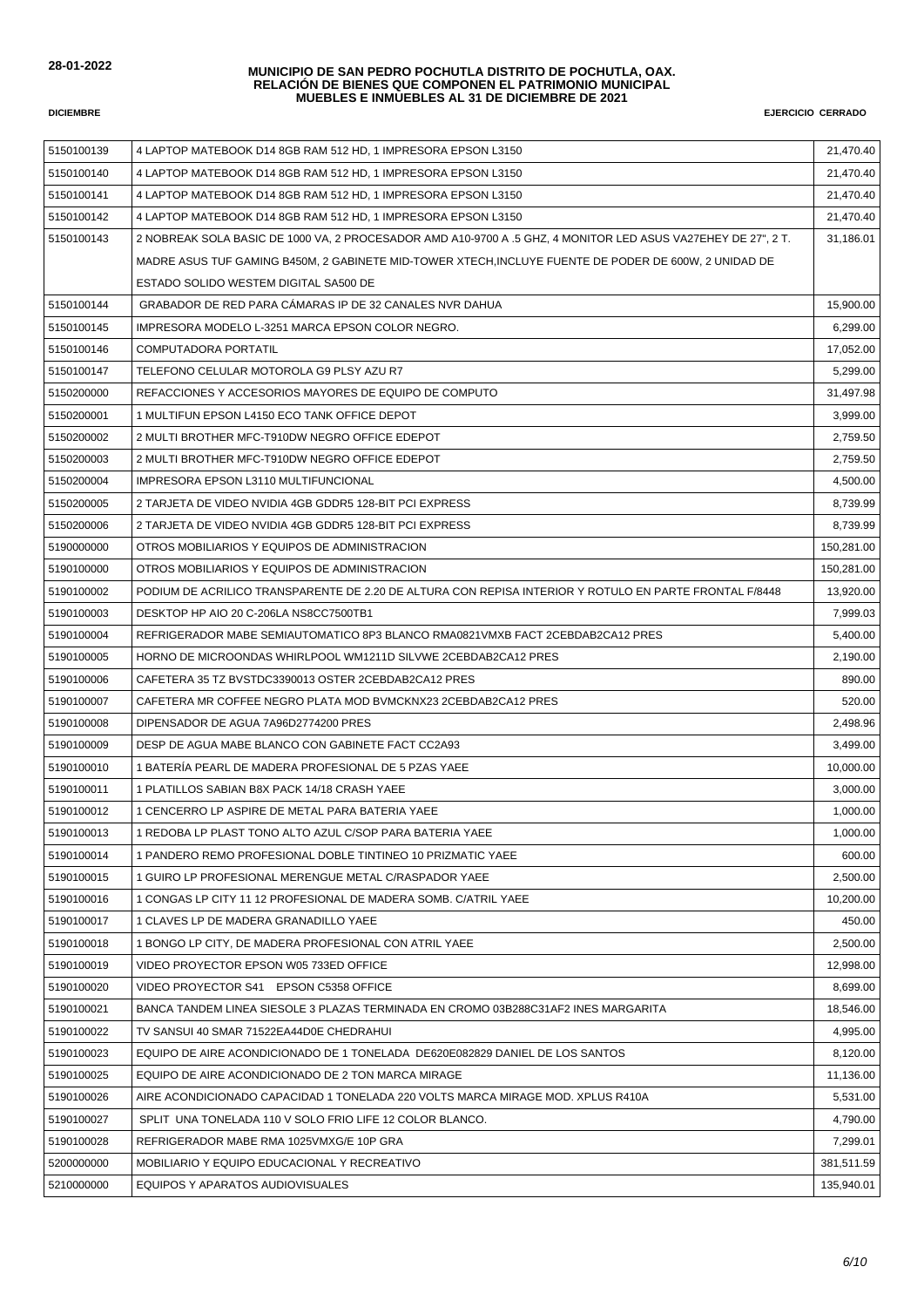| 5210100000 | <b>EQUIPO AUDIOVISUAL</b>                                                                                | 83,003.00  |
|------------|----------------------------------------------------------------------------------------------------------|------------|
| 5210100001 | VIDEOPROYECTOR EPSON X05                                                                                 | 7,600.00   |
| 5210100002 | PANTALLA LG 49" CC61C9D2                                                                                 | 6,995.00   |
| 5210100003 | BOCINAS 2.1 BLUETH CC61C9D2                                                                              | 1,295.00   |
| 5210100004 | 4 PROYECTORES EPSON POWERLITE S39                                                                        | 9,400.00   |
| 5210100005 | 4 PROYECTORES EPSON POWERLITE S39                                                                        | 9,400.00   |
| 5210100006 | 4 PROYECTORES EPSON POWERLITE S39                                                                        | 9,400.00   |
| 5210100007 | 4 PROYECTORES EPSON POWERLITE S39                                                                        | 9,400.00   |
| 5210100008 | PANTALLAS SANSUI DE 50 LED SMART UHD TV                                                                  | 8,057.50   |
| 5210100009 | PANTALLAS SANSUI DE 50 LED SMART UHD TV                                                                  | 8,057.50   |
| 5210100010 | PANT-TELV PANTALLA PARA EL C2                                                                            | 6,399.00   |
| 5210100011 | TV TELEVISION DE PANTALLA LED                                                                            | 6,999.00   |
| 5210200000 | EQUIPO DE SONIDO                                                                                         | 52,937.01  |
| 5210200005 | ACTIVO AUDIOBANHN 15 COMERCIO F. 6A5EE                                                                   | 2,800.00   |
| 5210200006 | 2 BAFLES CON TRIPIE, CABLE, INVERSOR, EPONJA, CARGADOR Y PILAS RECARGABLES ESTEREN F. 10D406B2D76A       | 18,841.01  |
| 5210200007 | ALTAVOZ 15 EVL KS15AU COPPEL                                                                             | 4,598.00   |
| 5210200008 | BOCINA PROF 15 LG RM2                                                                                    | 3,499.00   |
| 5210200009 | BOCINA PROF 15 LG RM2                                                                                    | 3,499.00   |
| 5210200010 | OMPRA DE 2 BAFLES AMPLIFICADO PROFESIONAL DE 15", 1 MICROFONO INALAMBRICO UNIDIRECCIONAL, 1 TRIPIE PARA  | 19,700.00  |
|            | BAFLE PROFESIONAL DE 15", 2 PEDESTALES PARA BASE DE MICROFONO                                            |            |
| 5230000000 | CAMARAS FOTOGRAFICAS Y DE VIDEO                                                                          | 13,148.01  |
| 5230100000 | CAMARAS FOTOGRAFICAS                                                                                     | 13,148.01  |
| 5230100001 | COMPRA DE CÁMARA DJI OSMO MOBILE                                                                         | 3,868.01   |
| 5230100002 | CAMARA NIKON COOLPIX B500                                                                                | 9,280.00   |
| 5290000000 | OTRO MOBILIARIO Y EQUIPO EDUCACIONAL Y RECREATIVO                                                        | 232,423.57 |
| 5290200000 | EQUIPO DE EDUCACION Y RECREATIVIDAD                                                                      | 232,423.57 |
| 5290200006 | JUEGOS RECREATIVOS, PAMPLONA, DINOSAURIO, SUBE Y BAJA PULPO, TREPADERO DE CADENA, COLUMPIO PARA SILLA DE | 100,000.00 |
|            | <b>RUEDAS</b>                                                                                            |            |
| 5290200007 | JUEGOS RECREATIVOS PAMPLONA, DINOSAURIO, SUBE Y BAJA, TREPADERO, COLUMPIO                                | 94,923.57  |
| 5290200008 | TROMPETA ROY BENSON                                                                                      | 7,200.00   |
| 5290200009 | <b>TROMPETA ROY BENSON</b>                                                                               | 7,200.00   |
| 5290200010 | GUITARRA ELECTROACUSTICA LA SEVILLANA                                                                    | 3,580.00   |
| 5290200011 | VIOLIN 4/4 LA SEVILLANA                                                                                  | 2,020.00   |
| 5290200012 | SET DE ROPA FOLCLORICA                                                                                   | 17,500.00  |
| 5300000000 | EQUIPO E INSTRUMENTAL MEDICO Y DE LABORATORIO                                                            | 58,000.00  |
| 5310000000 | EQUIPO MEDICO Y DE LABORATORIO                                                                           | 58,000.00  |
| 5310100000 | <b>EQUIPO MEDICO</b>                                                                                     | 58,000.00  |
| 5310100007 | CAMILLA ENCAPSULADA PARA EMERGENCIAS SANITARIAS                                                          | 29,000.00  |
| 5310100008 | CAMILLA ENCAPSULADA PARA EMERGENCIAS SANITARIAS                                                          | 29,000.00  |
| 5400000000 | VEHICULOS Y EQUIPO DE TRANSPORTE                                                                         | 8,744,372. |
|            |                                                                                                          | 04         |
| 5410000000 | <b>VEHICULOS Y EQUIPO TERRESTRE</b>                                                                      | 6,202,176. |
|            |                                                                                                          | 00         |
| 5410100000 | VEHICULOS Y EQUIPO DE PASAJEROS                                                                          | 2,733,176. |
|            |                                                                                                          | 00         |
| 5410100008 | CAMIONETA MARCA NISSAN 2019 NP300 CHASIS CABINA TM DH AC 6 VEL PAQ SEG COLOR PLATA                       | 396,274.00 |
|            | 3N6AD35A9KK837186QR25292091H CD3FE0C6416C                                                                |            |
| 5410100009 | CAMIONETA, NISSAN 2019, NP300 FRONTIER LE COLOR GRIS, REFORZAMIENTO DE CHASIS                            | 396,274.00 |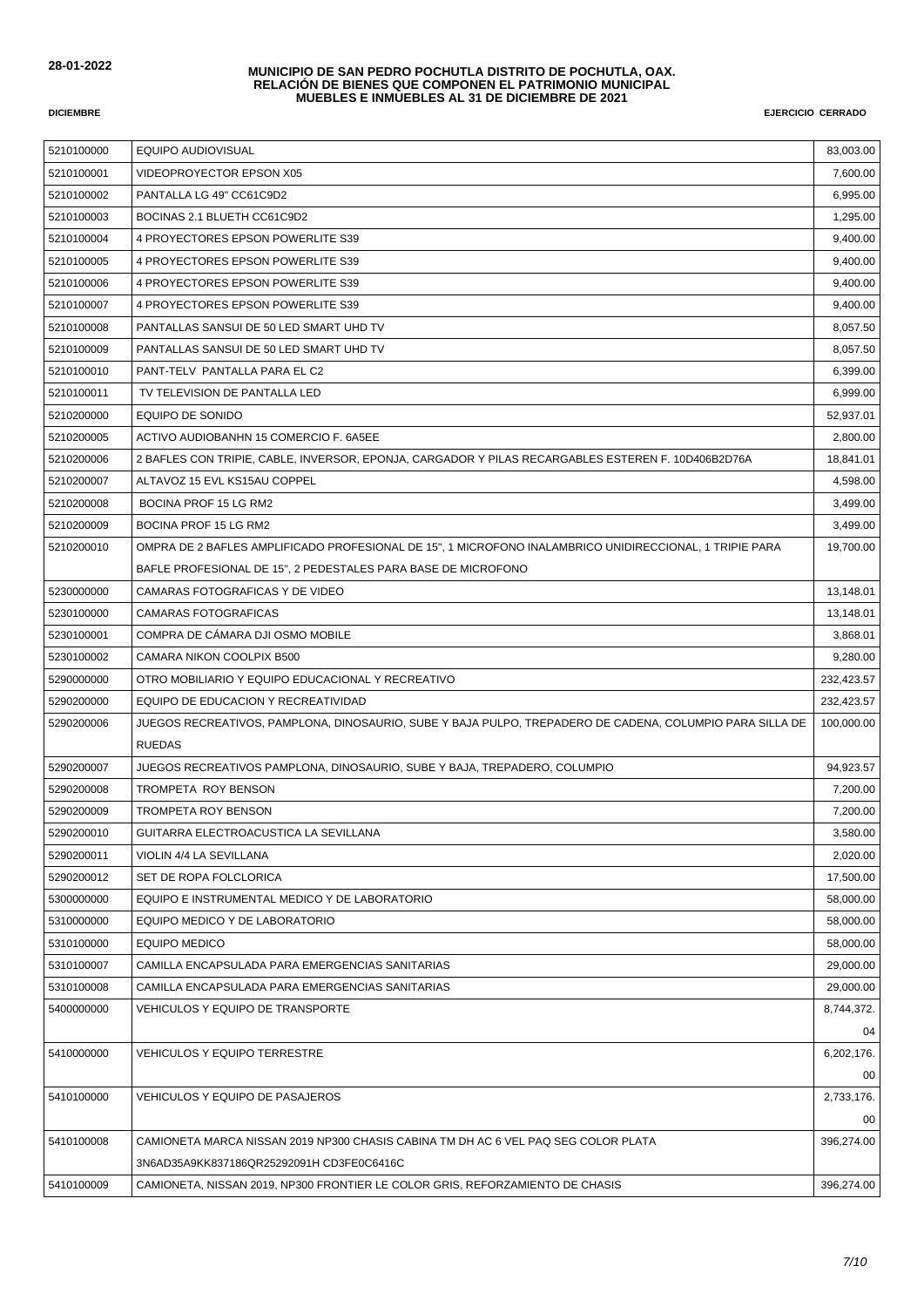| 5410100012 | CAMIONETA NISSAN 20109, NP300 CHASIS CABINA TM DH AC 6VEL PAQ SEG COLOR BLANCO CON REFORZAMIENTO DE         | 749,800.00 |
|------------|-------------------------------------------------------------------------------------------------------------|------------|
|            | CHASIS, MOTOR, TRANSFORMACIÓN Y EQUIPAMIENTO CONVERSIÓN PARA AMBULANCIA DE TRASLADO                         |            |
| 5410100013 | CAMIONETA MARCA NISSAN MODELO 2019, TIPO NP300 DOBLE CABINA, COLOR BLANCO                                   | 318,500.00 |
| 5410100016 | NISSAN MODELO 2020 NP300                                                                                    | 317,200.00 |
| 5410100017 | CAMIONETA NISSAN 2019 NP300 SERIE 505994278                                                                 | 268.814.00 |
| 5410100018 | CAMIONETA NISSAN MODELO 2019, SERIE: 505994278                                                              | 286,314.00 |
| 5410200000 | VEHICULOS Y EQUIPO DE CARGA                                                                                 | 3,289,000. |
|            |                                                                                                             | 00         |
| 5410200001 | 1 CAMI?N CHASIS CABINA (N/S MOTOR 902919C1119338) FACT. A955/VEC/01/ENE/17                                  | 999,500.00 |
| 5410200002 | 1 CAMI?N CHASIS CABINA (N/S MOTOR 902919C1119482) FACT. A956/VEC/02/ENE/17                                  | 999,500.00 |
| 5410200005 | CAMIONETA FORD F-350 2012 XL PLUS CHAS CAB 6.2 L A/A, NO. SERIE: 1FDEF3G69CEC89656, NO. DE MOTOR S/N COLOR  | 265,000.00 |
|            | EXTERIOR: ROJO SOLIDO, COLOR INTERIOR                                                                       |            |
| 5410200006 | CAMION M2106 35K MARCA FREIGHTLINER, NUEVO TIPO:CONFIGURACION CAMION CHASIS CABINA MOTOR:MBE900-210 6.4L    | 525,000.00 |
|            | 210 HP @ 2200RPM, 2500 GOV, 520 LB/FT @ 120 TRANSMISION EATON FULLER FS-6406A/NO.6510P1031459 EJE DELANTERO |            |
|            | SENCILLO AF-12.0-3 FF1 71.5 KPI/3.74                                                                        |            |
| 5410200007 | FACT A 990 REGISTRO POR COMPRA DE CAMION M2106 35K MARCA FREIGHTLINER, NUEVO TIPO:CONFIGURACION CAMION      | 500,000.00 |
|            | CHASIS CABINA MOTOR:MBE900-210 6.4L 210 HP @ 2200RPM, 2500 GOV, 520 LB/FT @ 120 TRANSMISION EATON FULLER    |            |
|            | FS-6406A/NO.6510P1031459 EJE DELANTERO SEN                                                                  |            |
| 5410300000 | REFACCIONES Y ACCESORIOS MAYORES DE VEHICULOS Y EQUIPO TERRESTRE                                            | 180,000.00 |
| 5410300005 | EQUIPAMIENTO ESPECIAL DE LA CAMIONETA NISSAN NP 300 DOBLE CABINA                                            | 180,000.00 |
| 5420000000 | CARROCERIAS Y REMOLQUES                                                                                     | 2,251,500. |
|            |                                                                                                             | 00         |
| 5420100000 | CARROCERIAS ENSAMBLADAS                                                                                     | 2,251,500. |
|            |                                                                                                             | 00         |
| 5420100001 | RECOLECTOR COMPACTADOR TIPO CARGA TRASERA DE 22YDS3, MARCA SELKAR                                           | 750,500.00 |
| 5420100002 | RECOLECTOR COMPACTADOR TIPO CARGA TRASERA DE 22 YDS3, MARCA SELKER. 3ALACYCS8HDHY1089                       | 750,500.00 |
| 5420100003 | RECOLECTOR COMPACTADOR DE BASURA CON CAPACIDAD DE 22 Y DS32. DIMENSIONES, LARGO TOTAL 6.00 MTS, ANCHO       | 450,000.00 |
|            | 2.44 MTS ALTO 2.44 MTS COSTADOS DE LA CAJA, LARGUEROS DEL PISO ? A 36. TOMA DE FUERZA NEUMATICA; INTERNA    |            |
|            | BOMBA COMERCIAL P-350 DE 35 G.P.M PRESION                                                                   |            |
| 5420100004 | RECOLECTOR COMPACTADOR DE BASURA CON CAPACIDAD DE 22 Y DS32. DIMENSIONES, LARGO TOTAL 6.00 MTS, ANCHO       | 300,500.00 |
|            | 2.44 MTS ALTO 2.44 MTS COSTADOS DE LA CAJA, LARGUEROS DEL PISO ? A 36. TOMA DE FUERZA NEUMATICA; INTERNA    |            |
|            | BOMBA COMERCIAL P-350 DE 35 G.P.M PRESION                                                                   |            |
| 5490000000 | OTROS EQUIPOS DE TRANSPORTE                                                                                 | 290,696.04 |
| 5490100000 | BICICLETAS, MOTOCICLETAS A DOS RUEDAS                                                                       | 290,696.04 |
| 5490100010 | MARCA HONDA, COLOR: BLANCO. MODELO 2018, SERIE, 3H1KD4174JD304622, 3H1KD4170JD304570, 3H1KD4176JD304623,    | 38,400.00  |
|            | 3H1KD4176JD304587, 3H1KD417XJD304575, 3H1KD417XJD304625, 3H1KD4174JD304619, 3H1KD4178JD304588,              |            |
|            | 3H1KD4177JD304582, 3H1KD4175JD304581                                                                        |            |
| 5490100012 | MARCA HONDA, COLOR: BLANCO. MODELO 2018, SERIE, 3H1KD4174JD304622, 3H1KD4170JD304570, 3H1KD4176JD304623,    | 38.400.00  |
|            | 3H1KD4176JD304587, 3H1KD417XJD304575, 3H1KD417XJD304625, 3H1KD4174JD304619, 3H1KD4178JD304588,              |            |
|            | 3H1KD4177JD304582, 3H1KD4175JD304581                                                                        |            |
| 5490100016 | MOTOCICLETA ITALIKA FT 125, SERIE 35CPFTDEXJ1024490, COLOR AZUL CON BLANCO.                                 | 16,999.00  |
| 5490100017 | MOTOCICLETA ITALIKA COLOR AZUL CON BLANCO, SERIE 35CPFTDEXJ1025638                                          | 16,999.00  |
| 5490100018 | MARCA HONDA, COLOR: BLANCO. MODELO 2018, SERIE, 3H1KD4174JD304622                                           | 38,400.00  |
| 5490100019 | MARCA HONDA, COLOR: BLANCO. MODELO 2018, SERIE 3H1KD4177JD304582                                            | 38,400.00  |
| 5490100020 | MARCA HONDA, COLOR: BLANCO. MODELO 2018, SERIE 3H1KD4175JD304581                                            | 38,400.00  |
| 5490100021 | MOTOCICLETA NUEVA YAMAHA XTZ125E AZUL 2019 FACT. 954BRDCA3BB8                                               | 39,999.00  |
| 5490100022 | MOTO ROJO/NEGRO ITALIKA DM150 2019 4CS98L5H ELEKTRA A861ABFDE6F9                                            | 24,699.04  |
| 5500000000 | EQUIPO DE DEFENSA Y SEGURIDAD                                                                               | 893,000.00 |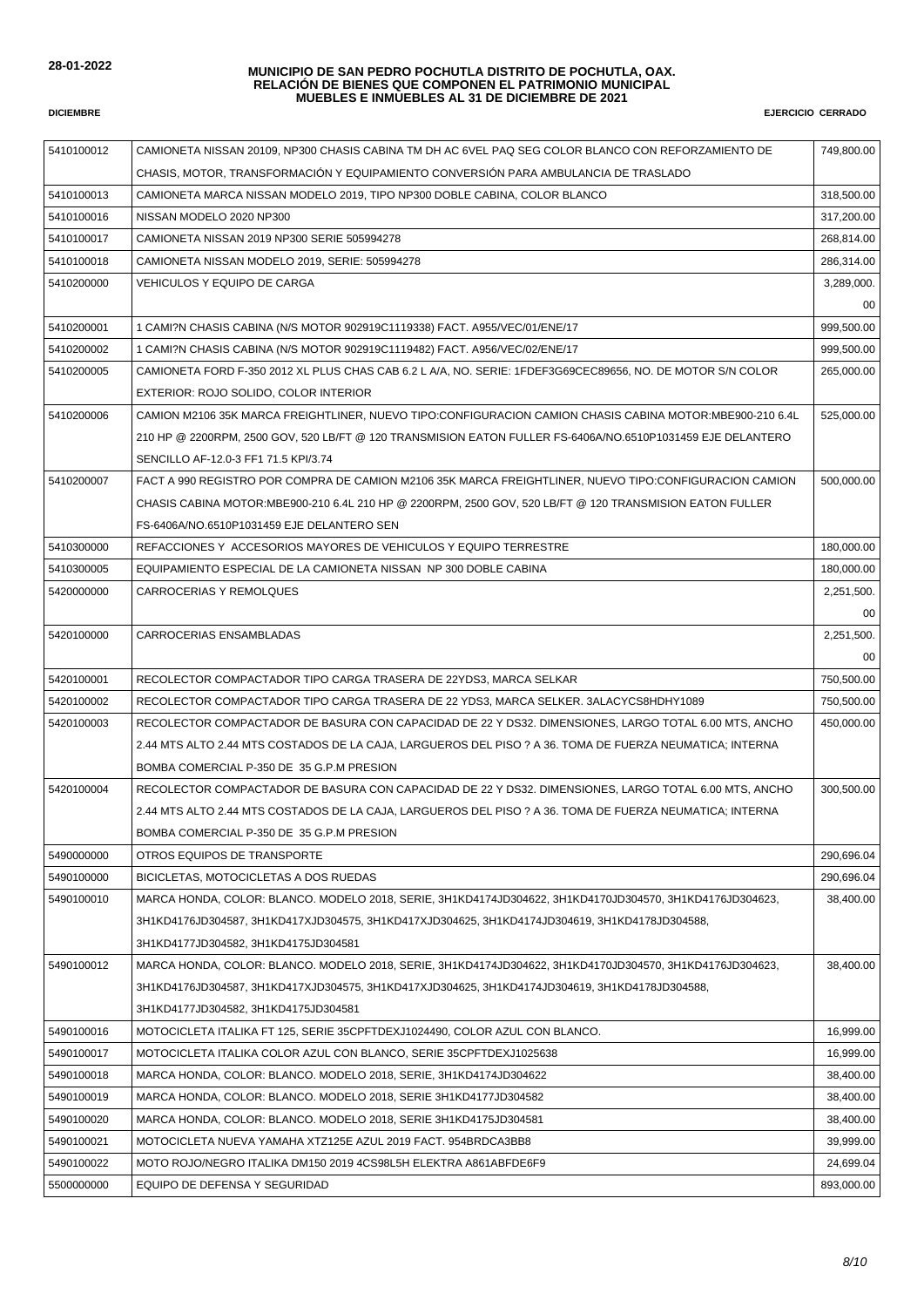| 5510000000 | EQUIPO DE DEFENSA Y SEGURIDAD                                                                                 | 893,000.00 |
|------------|---------------------------------------------------------------------------------------------------------------|------------|
| 5510100000 | EQUIPO DE DEFENSA Y SEGURIDAD                                                                                 | 893,000.00 |
| 5510100001 | REMOLQUE DE VIGILANCIA TIPO CAJA SECA, CON BOLA DE 2 CON 2 EJES DE 3500 LBS., CON 4 LLANTAS RIN 15, FRENO     | 893,000.00 |
|            | ELECTRICO. MEDIDAS DE LA CAJA 5 MTS., ANCHO 2.52 MTS., ALTO 2.0 MTS, ROTULADO DE ACUERDO AL DISENO SOLICITADO |            |
|            | POR EL MUNICI PIO DE SAN PEDRO POC                                                                            |            |
| 5600000000 | MAQUINARIA, OTROS EQUIPOS Y HERRAMIENTAS                                                                      | 4,570,549. |
|            |                                                                                                               | 03         |
| 5620000000 | <b>MAQUINARIA Y EQUIPO INDUSTRIAL</b>                                                                         | 5,895.00   |
| 5620100000 | MAQUINARIA Y EQUIPO INDUSTRIAL                                                                                | 5,895.00   |
| 5620100001 | MOTOBOMBA HONDA                                                                                               | 5,895.00   |
| 5630000000 | MAQUINARIA Y EQUIPO DE CONSTRUCCION                                                                           | 1,190,816. |
|            |                                                                                                               | 88         |
| 5630100000 | MAQUINARIA Y EQUIPO DE CONSTRUCCION                                                                           | 1,190,816. |
|            |                                                                                                               | 88         |
| 5630100002 | COMPRA DE DE PIPA MARCA FREIGHTLINER M2 35K MODELO 2015, SERIE 3ALACYCS6FDGC7005 MODELO 2015, MOTOR           | 957,580.00 |
|            | 902910C1043947 COLOR ELITE BC, CON TANQUE DE PIPA DE 10,000 LITROS Y MOTOBOMBA                                |            |
| 5630100004 | REVOLVEDORA CIPSA MOTOR KOHLER COMAND 9.5 H.P                                                                 | 112,115.16 |
| 5630100005 | REVOLVEDORA CIPSA MOTOR KOHLER COMAND 9.5 H.P                                                                 | 112,115.16 |
| 5630100006 | REGISTRO POR COMPRA DE MOTOBOMBA HONDA 5.5 HP 3X3 WL30XH-DR                                                   | 9,006.56   |
| 5640000000 | SISTEMAS DE AIRE ACONDICIONADO, CALEFACCION Y DE REFRIGERACION INDUSTRIAL Y COMERCIAL                         | 84,693.63  |
| 5640100000 | SISTEMAS DE AIRE ACONDICIONADO, CALEFACCION Y DE REFRIGERACION INDUSTRIAL Y COMERCIAL                         | 84,693.63  |
| 5640100001 | TIPO MINI SPLIT DE 12000 BTU A 220V MARCA CARRIER                                                             | 9,222.00   |
| 5640100002 | TIPO MINI SPLIT DE 12000 BTU A 220V MARCA YORK                                                                | 4,118.00   |
| 5640100003 | UN MINISPLIT MOD. 18B2HSA                                                                                     | 8,120.00   |
| 5640100006 | MINISPLITI 10800 BTUS                                                                                         | 3,999.00   |
| 5640100007 | <b>VENTILADOR M. CRAFT 16PUL</b>                                                                              | 918.00     |
| 5640100011 | EQUIPO DE 24000 BTU CON KIT DE TUBERIA                                                                        | 16,472.00  |
| 5640100013 | EQUIPO DE 24000 BTU A 220V Y CABLEADO DE CONTROL                                                              | 16,472.00  |
| 5640100014 | FACT/A1323 TRANSF/3574270770 AIRES ACONDICIONADOS TIPO MINISPLIT DE 12000BTU A 220V L1217241                  | 11,680.02  |
| 5640100015 | EQUIPO DE AIRE ACONDICIONADO 1 TON MARCA MIRAGE                                                               | 7,040.01   |
| 5640100016 | EQUIPO DE AIRE ACONDICIONADO                                                                                  | 6,652.60   |
| 5650000000 | EQUIPO DE COMUNICACION Y TELECOMUNICACION                                                                     | 547,453.80 |
| 5650100000 | EQUIPOS DE COMUNICACION                                                                                       | 530,596.08 |
| 5650100002 | TORRE DE 45 MTS DE ALTURA GALVANIZADA                                                                         | 82,360.00  |
| 5650100003 | REPETIDOR MARCA KENWWOD MODELO TKR750 SERIE B3400007                                                          | 52,200.00  |
| 5650100004 | CELDA SOLAR DE 80 WATTS                                                                                       | 22,040.00  |
| 5650100016 | RADIO DIGITAL NX-240 MRCA KENWOOD                                                                             | 6,960.00   |
| 5650100017 | RADIO DIGITAL NX-240 MRCA KENWOOD                                                                             | 6,960.00   |
| 5650100021 | RADIO MOVIL MODELO TK-7100 MARCA KENWOOD                                                                      | 5,220.00   |
| 5650100022 | REPETIDOR MARCA KENWOOD 146-174 HHZ MODELO TKR75OK                                                            | 48,256.00  |
| 5650100048 | <b>ANTHENA HUSTLER</b>                                                                                        | 67,280.00  |
| 5650100081 | RADIO BASE MAECA KENWOOD MODELO TK7302 VHF                                                                    | 14,500.00  |
| 5650100082 | RADIO BASE MAECA KENWOOD MODELO TK7302 VHF                                                                    | 14,500.00  |
| 5650100083 | TORRE ARRIOSTRADA DE COMUNICACION MARCA HALCON MODELO TZ40 (13 TRAMOSTZ45                                     | 90,804.00  |
| 5650100084 | 10 EQUIPO DE RADIO COMUNICACIÓN PORTÁTIL FRECUENCIA VHF KENWOOD TK2000 T. 6927932 57A8A5D49F06 ALVAREZ        | 31,320.00  |
| 5650100085 | 3 EQUIPO DE RADIO COMUNICACIÓN MOVIL FRECUENCIA VHF KENWOOD TK7302 T. 6927932 57A8A5D49F06 ALVAREZ            | 23,664.00  |
| 5650100086 | 1 EQUIPO DE RADIO COMUNICACIÓN MOVIL FRECUENCIA VHF KENWOOD TK7360 T. 6927932 58A335370C15 ALVAREZ            | 8,900.00   |
| 5650100087 | 1 EQUIPO DE RADIO COMUNICACIÓN PORTÁTIL FRECUENCIA VHF KENWOOD T2312 T. 6927932 58A335370C15 ALVAREZ          | 5,500.00   |